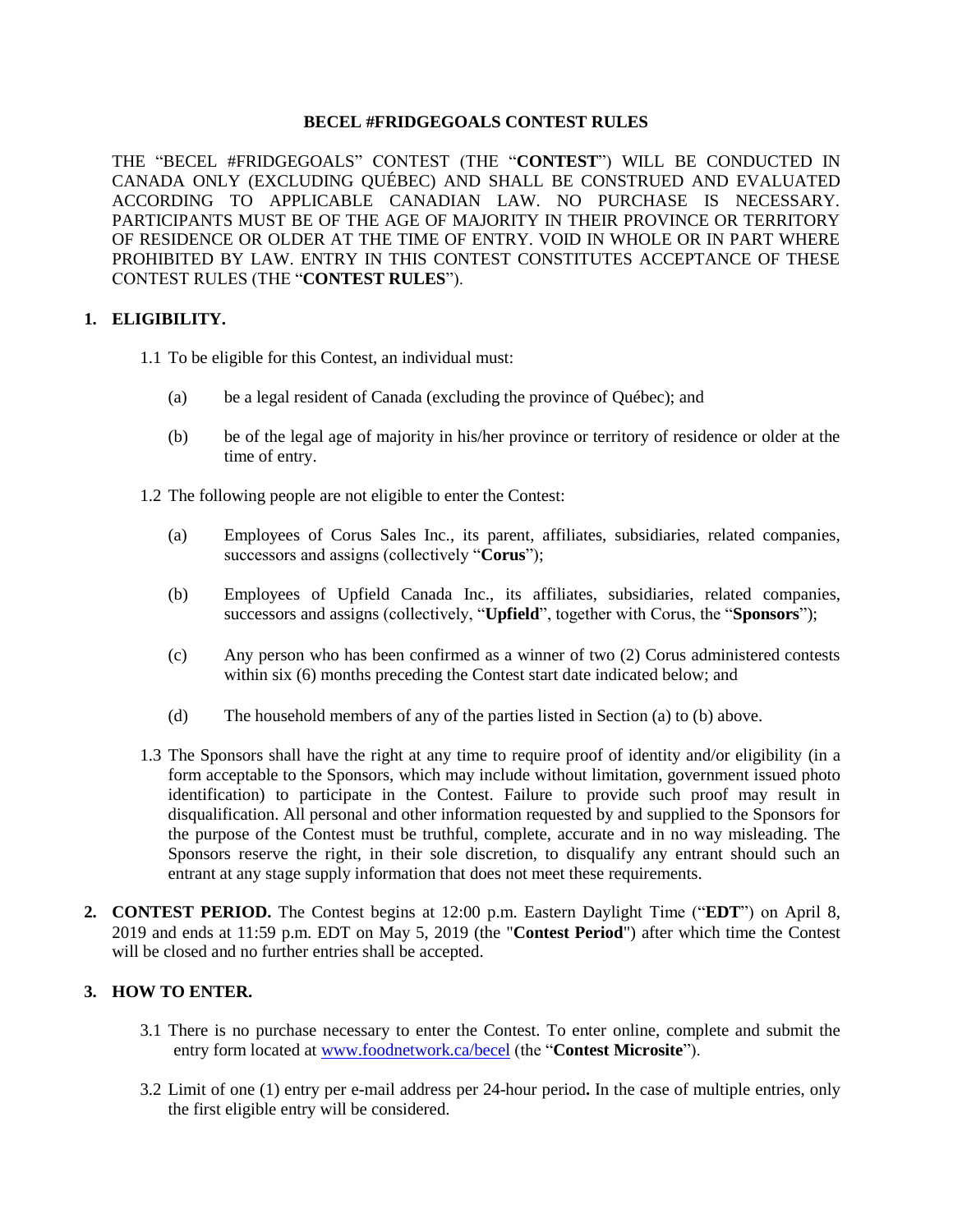- 3.3 All entries, become the sole property of the Sponsors and will not be returned for any reason. Entries must be received no later than the end of the Contest Period. Entries will be declared invalid if they are late, illegible, incomplete, damaged, irregular, mutilated, forged, garbled or mechanically or electronically reproduced. Unless otherwise set out herein, no communication or correspondence will be exchanged with entrants except with those selected as a potential winner.
- 3.4 Entries received shall be deemed to be submitted by the authorized account holder of the e-mail address associated with the entry. For the purpose of the Contest Rules, "authorized account holder" of an e-mail address is defined as the natural person who is assigned to an e-mail address by an Internet access provider, on-line service provider, or other organization responsible for assigning e-mail addresses for the domain associated with the submitted e-mail address. Any entrant may be required to provide the Sponsors with proof (in a form acceptable to the Sponsors, which may include without limitation, government issued photo identification) that they are the authorized account holder of the e-mail address associated with their entry.

## **4. PRIZES.**

- 4.1 There are five (5) prizes (each a "**Prize**", collectively the "**Prizes**") available to be won by the selected Prize winners (each a "**Winner**", collectively the "**Winners**") each consisting of a cheque for one thousand Canadian dollars (CDN \$1,000.00).
- 4.2 The Sponsors and/or the Sponsors' representatives will contact the Winners to coordinate the provision of the Prizes within thirty (30) days once such Winners have been successfully contacted and notified of his/her Prize and fulfilled the requirements set out herein.

## **5. PRIZE CONDITIONS.**

- 5.1 Prizes must be accepted as awarded and cannot be transferred, assigned or substituted, except at the sole discretion of the Sponsors. Any unused, unclaimed or declined portion of a Prize will be forfeited and the Sponsors shall have no obligation to provide either an alternative or value-inkind. The Sponsors reserve the right, in their sole discretion, to substitute a prize of equal or greater value if a Prize (or any portion thereof) cannot be awarded for any reason.
- 5.2 Shipped Prizes shall not be insured and the Sponsors shall not assume any liability for lost, damaged or misdirected Prizes.

## **6. WINNER SELECTION.**

- 6.1 Five (5) Winners shall be selected as follows*:*
	- (a) On or about May 9, 2019 in Toronto, Ontario, five (5) entrants will be selected by a random draw from all eligible entries received during the Contest Period. Each entrant shall be eligible to win only one (1) Prize. The odds of being selected as a potential winner are dependent upon the number of eligible entries received by the Sponsors during the Contest Period. Before being declared a Winner, each selected entrant shall be required to correctly answer, without assistance of any kind, whether mechanical or otherwise, a time-limited, mathematical skill-testing question to be administered during a pre-arranged telephone call or by e-mail, to comply with the Contest Rules and sign and return the Release (described below).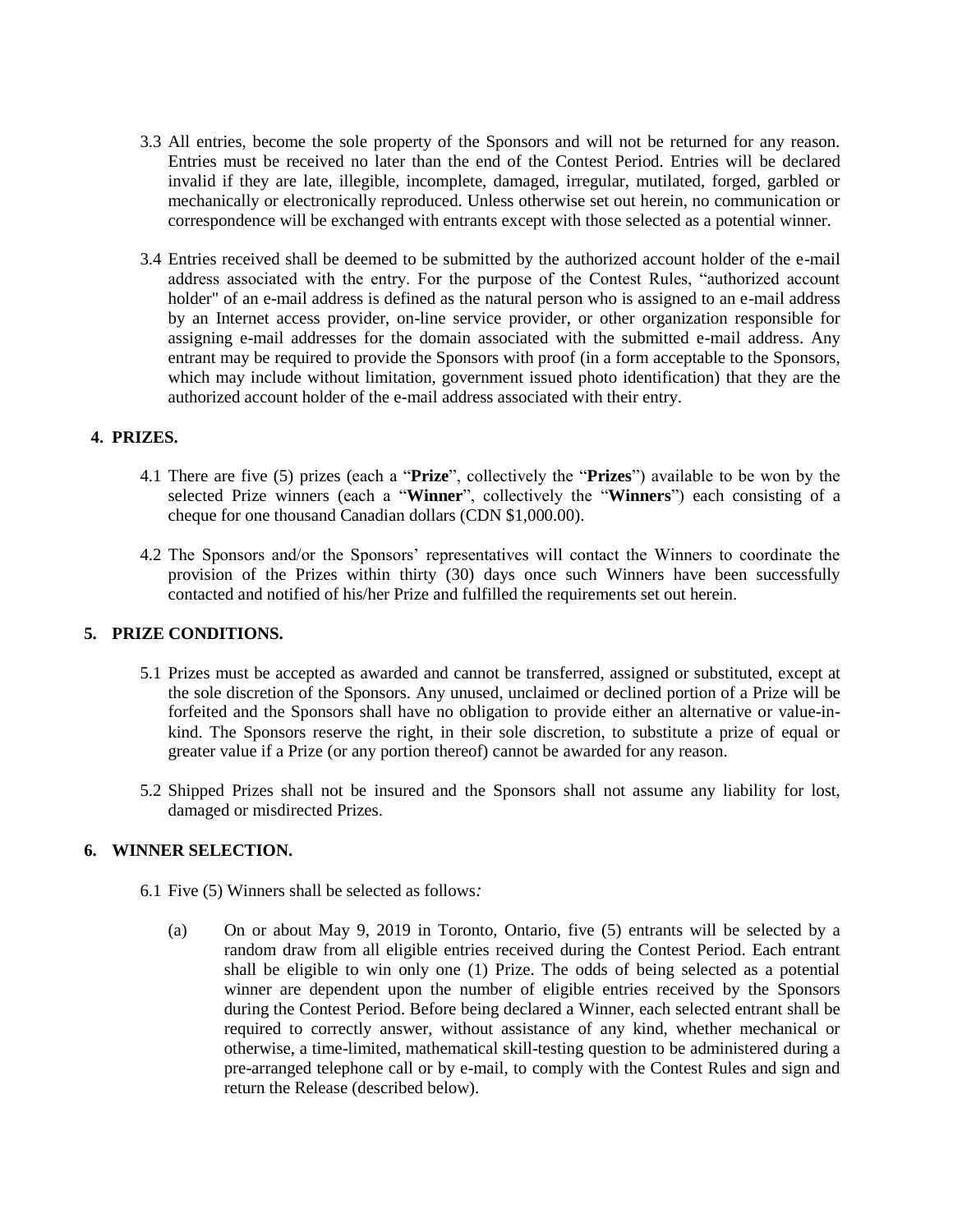- (b) EACH SELECTED ENTRANT WILL BE NOTIFIED BY E-MAIL NO LATER THAN MAY 10, 2019 AT 5:00 P.M. EDT AND MUST RESPOND WITHIN TWO (2) BUSINESS DAYS OF NOTIFICATION. Upon notification, the selected entrant must respond by telephone or e-mail (as specified in the notification) to the contact number or e-mail address provided no later than the indicated deadline set out in the Contest Rules and/or the notification. If the selected entrant does not respond accordingly, he/she will be disqualified and will not receive a Prize and another entrant may be selected in the Sponsors' sole discretion until such time as an entrant satisfies the terms set out herein. The Sponsors are not responsible for the failure for any reason whatsoever of a selected entrant to receive notification or for the Sponsors to receive a selected entrant's response.
- (c) If, as a result of an error relating to the entry process, drawing or any other aspect of the Contest, there are more selected entrants than contemplated in these Contest Rules, there will be a random draw amongst all eligible Prize claimants after the Contest's closing date to award the correct number of Prizes.
- **7. RELEASE.** Potential Winners will be required to execute a legal agreement and release ("**Release**") that confirms potential Winners': (i) eligibility for the Contest and compliance with these Contest Rules; (ii) acceptance of the Prize as offered; (iii) release of each of the Sponsors and each of their employees, directors, officers, suppliers, agents, sponsors, administrators, licensees, representatives, advertising, media buying and promotional agencies (collectively, the "**Releasees**") from any and all liability for any loss, harm, damages, cost or expense arising out of participation in the Contest, participation in any Contest-related activity or the acceptance, use, or misuse of any Prize, including but not limited to costs, injuries, losses related to personal injuries, death, damage to, loss or destruction of property, rights of publicity or privacy, defamation, or portrayal in a false light, or from any and all claims of third parties arising therefrom; and (iv) grant to the Sponsors of the unrestricted right, in the Sponsors' collective or individual discretion, to produce, reproduce, display, publish, convert, post, serve, broadcast, exhibit, distribute, adapt and otherwise use or re-use the Winners' name, statements, image, likeness, voice and biography, in any and all media now known or hereafter devised, in connection with the Contest and the promotion and exploitation thereof. The executed Release must be returned within two (2) business days of the date indicated on the accompanying letter of notification or the verification as a Winner or the selected entrant will be disqualified and the Prize forfeited.
- **8. INDEMNIFICATION BY ENTRANT.** By entering the Contest, each entrant releases and holds Releasees harmless from any and all liability for any injuries, loss or damage of any kind to the entrant or any other person, including personal injury, death, or property damage, resulting in whole or in part, directly or indirectly, from: (a) their participation in the Contest or any Contest-related activity; (b) the acceptance, use, or misuse of any Prize; or (c) any breach of the Contest Rules. Each entrant agrees to fully indemnify the Releasees from any and all claims made by third parties relating to the entrant's participation in the Contest, without limitation.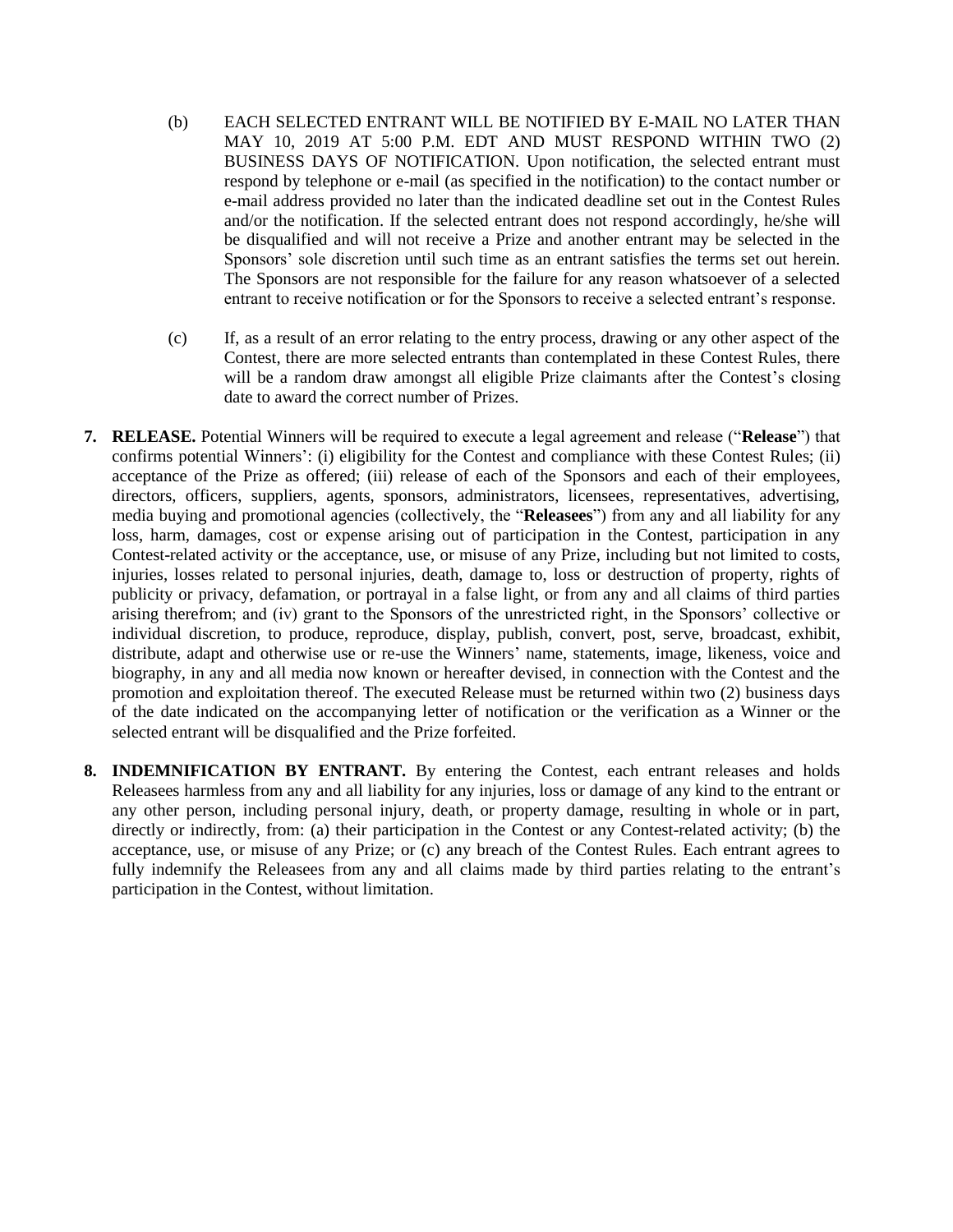- **9. LIMITATION OF LIABILITY.** The Sponsors assume no responsibility or liability for lost, late, unintelligible/illegible, falsified, damaged, misdirected or incomplete entries, notifications, responses, replies or any Release, or for any computer, online, software, telephone, hardware or technical malfunctions that may occur, including but not limited to malfunctions that may affect the transmission or non-transmission of an entry. The Sponsors are not responsible for any incorrect or inaccurate information, whether caused by website users or by any of the equipment or programming associated with or utilized in the Contest or by any technical or human error which may occur in the administration of the Contest. The Sponsors assume no responsibility or liability in the event that the Contest cannot be conducted as planned for any reason, including reasons beyond the control of the Sponsors, such as by computer virus, bugs, tampering, unauthorized intervention, fraud, technical failures, or corruption of the administration, security, fairness, integrity or proper conduct of this Contest, and/or the Contest Microsite.
- **10. CONDUCT.** By participating in the Contest, each entrant is deemed to have executed and agrees to be bound by the Contest Rules, which will be posted at the Contest Microsite and made available throughout the Contest Period. Each entrant further agrees to be bound by the decisions of the Sponsors, which shall be final and binding in all respects. The Sponsors reserve the right, in their sole discretion, to disqualify any entrant found to be: (a) violating the Contest Rules; (b) tampering or attempting to tamper with the entry process or the operation of the Contest, and/or the Contest Microsite or any related promotional website; (c) violating the terms of service, conditions of use and/or general rules or guidelines of any Corus property or service; and/or (d) acting in an unsportsmanlike or disruptive manner, or with intent to annoy, abuse, threaten or harass the Sponsors or any other person. CAUTION: ANY ATTEMPT TO DELIBERATELY DAMAGE THE CONTEST MICROSITE OR ANY RELATED WEBSITE OR UNDERMINE THE LEGITIMATE OPERATION OF THE CONTEST MAY BE A VIOLATION OF CRIMINAL AND CIVIL LAWS. SHOULD SUCH AN ATTEMPT BE MADE, THE SPONSORS RESERVE THE RIGHT TO SEEK REMEDIES AND DAMAGES TO THE FULLEST EXTENT PERMITTED BY LAW, INCLUDING BUT NOT LIMITED TO CRIMINAL PROSECUTION.

## **11. PRIVACY / USE OF PERSONAL INFORMATION.**

- 11.1 By participating in the Contest, each entrant: (i) grants to the Sponsors the right to use his/her name, province, age of majority confirmation, telephone number and/or e-mail address (collectively the "**Personal Information**") for the purpose of administering the Contest, including but not limited to contacting and announcing the Winners and coordinating the provision of the Prizes; (ii) grants to the Sponsors the right to use his/her Personal Information for publicity and promotional purposes relating to the Contest, in any and all media now known or hereafter devised, without further compensation unless prohibited by law; and (iii) acknowledges that the Sponsors may disclose his/her Personal Information to third-party agents and service providers of any of the Sponsors in connection with any of the activities listed in (i) and (ii) above.
- 11.2 By selecting "Yes" to the *Becel®* "opt-in" consent shown on the Contest entry page, you consent to Corus' disclosure of your Personal Information to Upfield, so that you may be contacted by Upfield to receive the *Becel® Heart Healthy Living Newsletter*. Upfield will use the entrant's Personal Information only for identified purposes, and protect the entrant's Personal Information in a manner that is consistent with Upfield's Privacy Policy at: [https://upfield.com/privacypolicy/en\\_ca.html.](https://upfield.com/privacypolicy/en_ca.html)